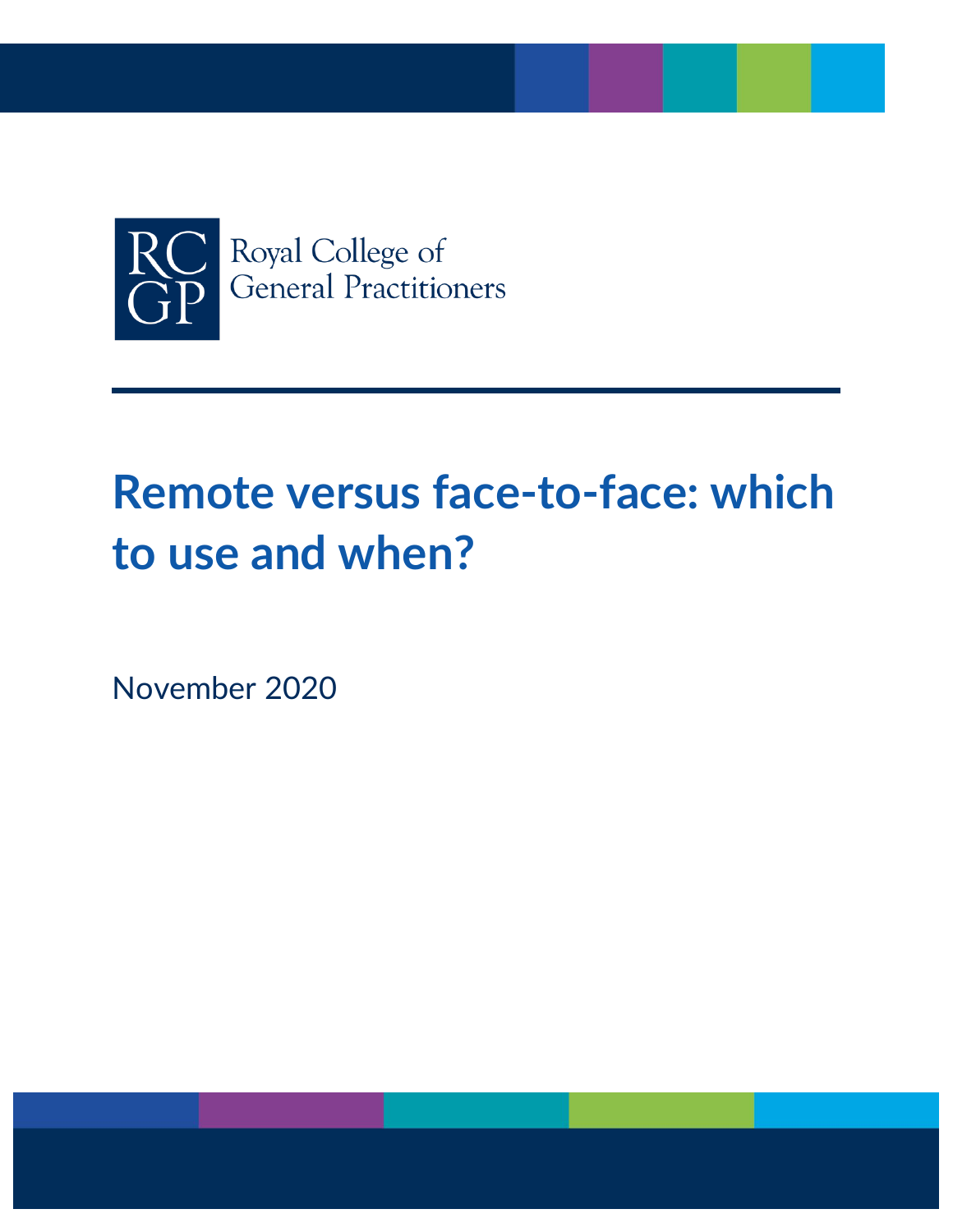General practice has transformed in a remarkable way to meet the challenges of COVID-19 and the needs of patients. Across the country, online and video consulting, previously offered in small volumes has now become an almost universally available option. Practices have continued to maintain safe service delivery throughout the crisis while protecting patients and staff from the risk of infection. In accordance with national [guidance,](https://www.england.nhs.uk/coronavirus/wp-content/uploads/sites/52/2020/03/CO485_guidance-and-standard-operating-procedures-general-practice-covid-19.pdf) general practice adapted to a remote first model which incorporates online, phone and video consultations alongside continuing to provide face-to-face care wherever there is clinical need. Emerging patient and practice feedback suggests a multimodal approach to communication is optimal. $1, 2$ 

Here we offer an approach to support clinicians when choosing a consultation modality. Practitioners are expected to have full access to the patient's primary care medical record.

## **Top tips**

- 1. Safety first you should feel confident you have been able to form a satisfactory assessment and agree a clinically appropriate management plan with the patient using this mode of consultation. Trust your instincts if you feel concerned
- 2. Be vigilant consider safeguarding, capacity and confidentiality issues and how you will explore these fully. If you have concerns at any stage, convert a remote consultation to a face-to-face assessment, unless there are compelling reasons why that cannot happen
- 3. Consult, don't just triage whatever mode of communication is used
- 4. Remain curious choose the mode of consultation best suited to gaining sufficient understanding of the problem(s) from a clinician and patient perspective

 $1$  The Doctor Will Zoom You Now: getting the most out of the virtual health and care experience. June-July 2020; Health Watch, National Voices, Traverse

<sup>&</sup>lt;sup>2</sup> Trust GPs to lead: learning from the response to COVID-19 within general practice in England, BMA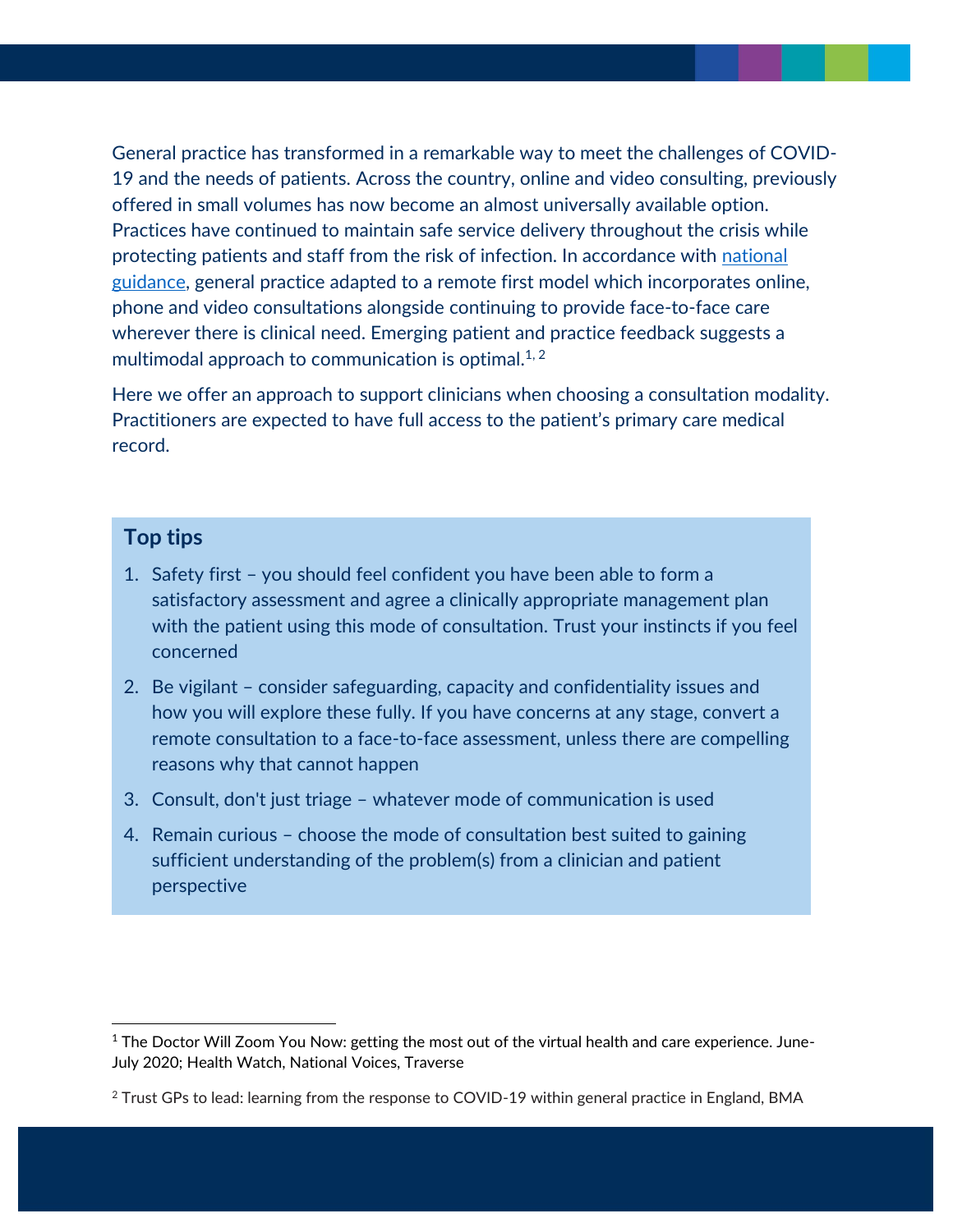- 5. Explore to reassure find out what the patient is worried about it can be harder to assess non-verbal cues and emotion remotely, check and confirm with the patient your understanding and the patient's expectations. Be clear on next steps. Safety-net explicitly. If a patient has consulted about the same problem remotely repeatedly have a low threshold for seeing them face-to-face or arrange an onward referral to an appropriate service. Where possible, if a patient requires a face-to-face or further consultation, pass this to the patient's regular clinician or the clinician who originally dealt with the remote consultation. Where this isn't possible and there are concerns, maintain effective communication between professionals
- 6. Be flexible change the mode of consultation if needed
- 7. Don't rush spend time building rapport, actively listening and allowing space for questions, information giving and explanation. Experience shows that a detailed telephone or video consultation takes at least as long as a face-to-face consultation
- 8. Heighten your senses assess the patient's home environment and surroundings, check who else is in the room with the patient, can anyone overhear, do they feel safe? Be alert to cues including written cues – you might be able to identify a patient's concern through the language they use. When consulting remotely with adolescents, establish who initiated the consultation. If a parent is present, consider requesting they leave the room for the last few minutes in order to hear the young person's perspective and give them the opportunity to talk about any private concerns in a confidential space
- 9. Jointly agree on an acceptable consultation method with the patient, taking into consideration the patient's needs, the circumstance and local risks of COVID-19. Explore why a patient would like a face-to-face appointment when it might appear that a remote consultation would meet their needs
- 10.Agree wording or 'scripts' to support reception and other staff with communications with patients about how they can access services and what to expect, explaining how services are working to keep patients (and others) safe in the COVID-19 context and the methods of consultation available. This may include reassurance that face-to-face care always remains available when clinically appropriate. A remote consultation is not a 'lesser' form of a consultation, but it is often different from what patients have previously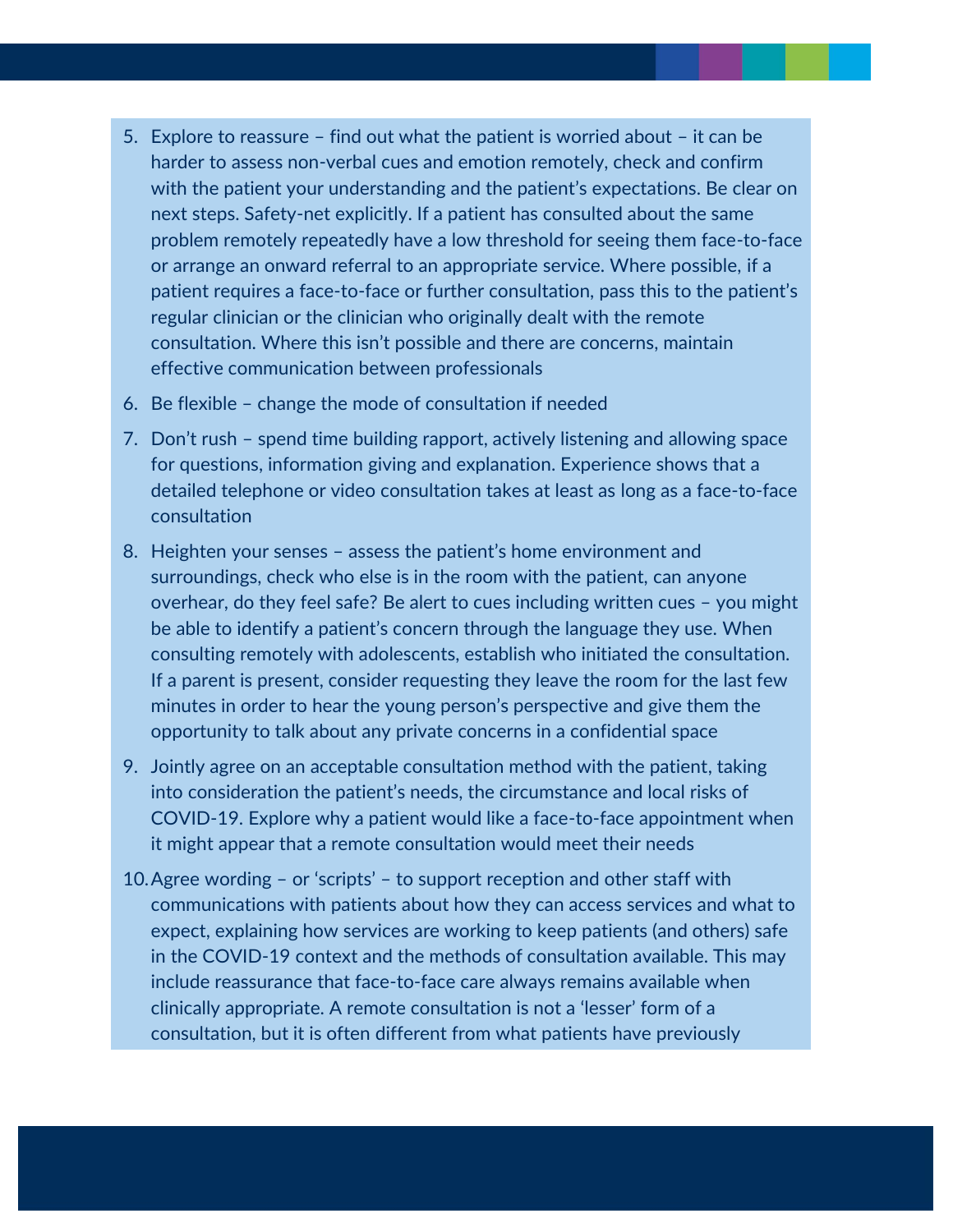#### **Choosing the right consultation method(s): questions for consideration**

- $\Box$  Can the patient's concerns be managed satisfactorily remotely? Would seeing the patient face-to-face change what I do?
- ☐ Can the information needed to form a diagnosis and/or inform decision making be gathered using this method?
- $\Box$  Can a satisfactory relationship with the patient be built?
- ☐ Can continuity for those that need it be enabled?
- $\Box$  Can a two-way dialogue with the patient be established and information be provided in a way the patient can understand? Switch to a different modality if the conversation isn't going well or where needed, if it is hard to have a deeper discussion with the patient
- $\Box$  What is the patient's preference in this clinical scenario, taking into consideration the patient's level of confidence with the consultation format, ability to communicate using this method (and to do so confidentially) and access to the technology? What reasonable adjustments can I make to support patients?
- $\Box$  Does the patient require an examination and, if so, can I examine the patient using this method? Take into consideration the [nature of the examination,](https://www.gmc-uk.org/-/media/files/key_principles_for_intimate_clinical_assessments_undertaken_remotely_in_response_to_covid19_v1-(1).pdf?la=en&hash=0A7816F6A8DA9240D7FCF5BDF28D5D98F1E7B194) whether the patient feels comfortable with a remote assessment (including concerns about security and privacy), limitations of a remote assessment and image quality
- ☐ Are there concerns about the patient's safety, capacity or safeguarding? Does the patient have a safe and confidential place to access care remotely? (For example, consider the possibility of [domestic abuse\)](https://pdfhost.io/v/EaI78LLgC_IRISi_COVID19_Doc_and_info_sheets.pdf). Am I concerned that the patient is unable to make a decision freely because they are under pressure from others?
- ☐ Has the patient consulted about the same problem repeatedly remotely? Are their needs being met using this method? Can continuity of care be enabled?
- ☐ Are there steps I can arrange remotely before I have a face-to-face consultation e.g. blood tests, x-ray? (co-ordinating care so as much as possible is done in a single face-to-face consultation)
- ☐ Am I confident in using this technology to deliver a remote consultation? Do I need any training or support?
- $\Box$  Are there any other considerations, such as medico-legal, which may make a faceto-face consultation the preferred method?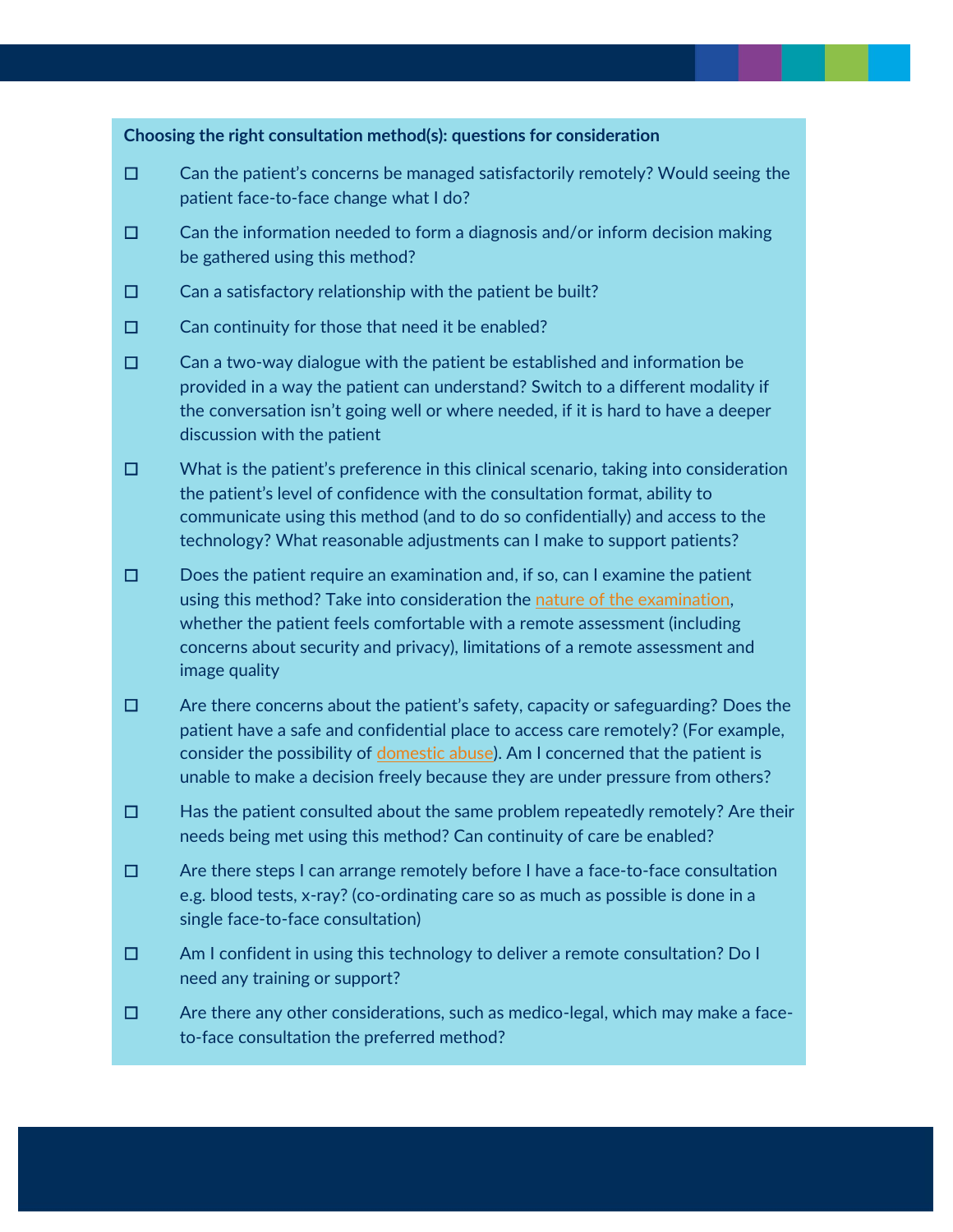#### **What have we learnt?**

- Quality personal communication matters to patients regardless of the modality
- Draw on your current skills and clinical acumen in conducting consultations and apply these when consulting remotely
- There is no perfect appointment make up and each practice will need to develop and refine what works best for their patients and their team supported by data, staff and patient feedback. Consider an appointment book template (example appointment book templates: [template one](https://future.nhs.uk/connect.ti/DigitalPC/view?objectId=66062469) and [template two\)](https://future.nhs.uk/connect.ti/DigitalPC/viewdocument?docid=80841445&fid=18991760) which allows for both structure to the day and flexibility to mix different appointment types and lengths in response to demand
- There is no one size fits all approach. A multimodal approach helps to mitigate against digital inequity. Ensure there are routes to support those that cannot or choose not to use digital channels and that patients are aware of these. Make reasonable adjustments to support those who want to use digital routes but cannot. Annotate records for those who cannot go online. Work with your PCN, commissioner, community organisations, patients and carers on [practical steps to improve digital inclusion](https://digital.nhs.uk/about-nhs-digital/our-work/digital-inclusion) locally using digital first primary [care funding](https://future.nhs.uk/DigitalPC/view?objectID=77537061) to support you
- Avoid making assumptions about who is able to use or wants to use digital channels. Similarly, clinicians adapt to new systems at varying rates, with some requiring longer periods of support
- Where members of the team are working remotely, experience shows focused effort is required to maintain effective team working, particularly where teams are less well developed. It is important staff are supported both personally and professionally to avoid isolation, exclusion and to maintain team cohesion. Provide time and space to surface issues, discuss difficult cases and 'grey areas' with peers, in particular consistent access to formal and informal clinical supervision for trainees, less experienced or new staff – it may be harder to notice gaps and intervene in the moment remotely. Create routine by having regular team 'huddles', proactively sharing learning and involving the whole team. Match the modality for team communications to suit different purposes and preferences of staff. This applies to both staff working from home and at the practice
- It's a continuous learning curve proactively seek feedback from patients and staff to improve the design of the experience. Let patients know about practice feedback mechanisms
- Implementation resources and hands-on capacity are available to ensure practices and primary care networks (PCNs) are fully supported to deliver the changes required for service and quality improvement. This can help your whole team with managing demand, organisational development and change. These can be accessed by contacting your CCG or your [NHS England and NHS](mailto:englanddigitalfirstprimarycare@nhs.net) Improvement regional team. Practices should be supported by their commissioner and system suppliers.